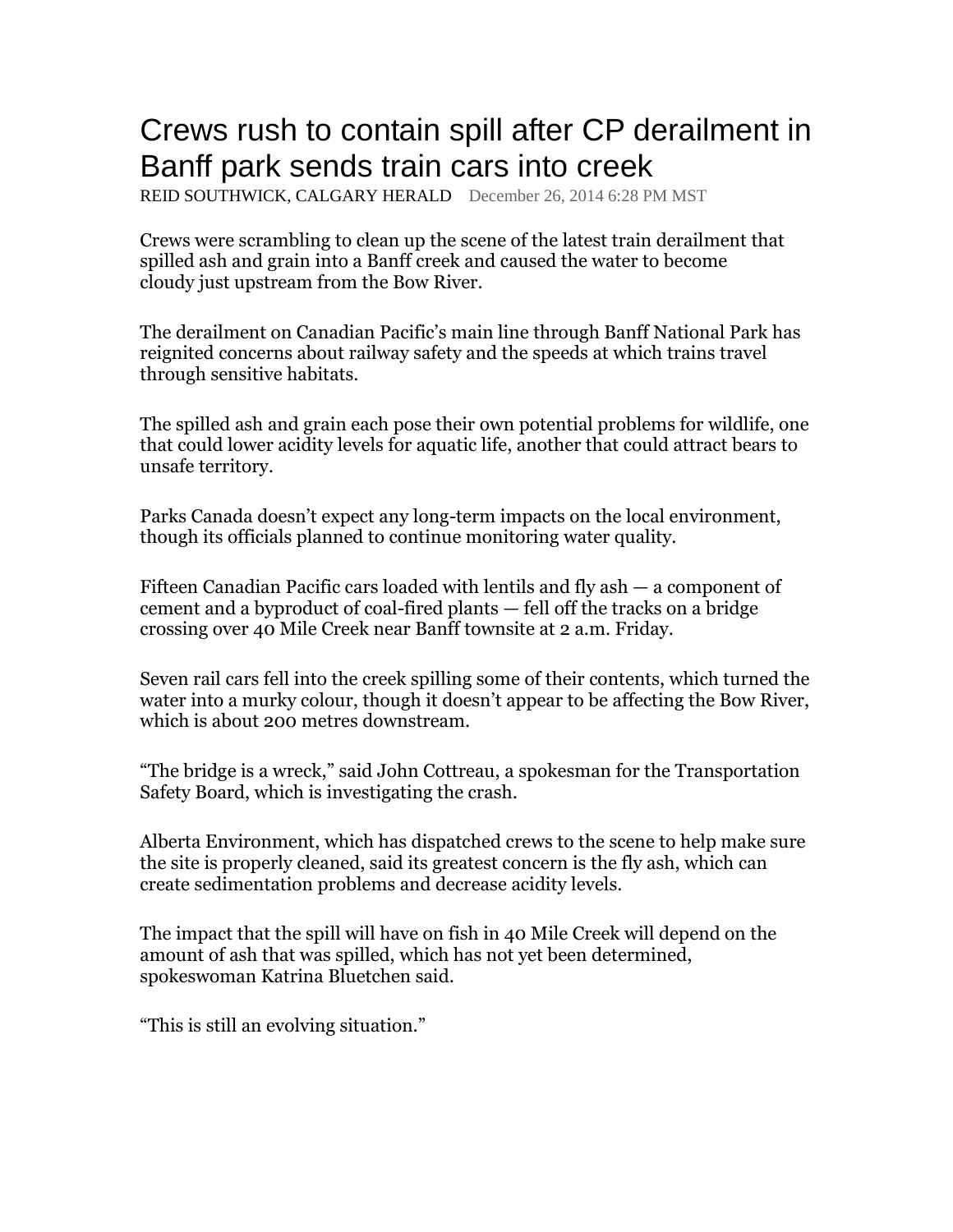Crews planned to install a temporary dam on the creek to prevent the ash and grains from flowing into the nearby river, said Dave McDonough, of Parks Canada.

Government officials are monitoring water quality downstream of the derailment, including the Bow River, to check for changes in acidity levels, among other indicators. So far, pH levels are normal, McDonough said.

Canadian Pacific said 22 to 27 trains travel through the affected area in a 24 hour period, sometimes carrying petroleum products and other dangerous materials, but that the frequency of these shipments change over time.

Authorities from several agencies were at the scene to aid in the cleanup and investigation into the cause, which will also uncover the speed at which the train was travelling.

Ahead of these reports, an Alberta conservationist suggested it may be time to insist that train speeds through the national park and other sensitive habitats be "seriously reduced."

"Perhaps a slower speed would not stop the derailments, but it would certainly change the nature of them," said Colleen Campbell, of the Bow Valley Naturalists.

"It's like a slow-speed crash between cars (which) does a lot less damage to vehicles and people compared to a high-speed crash."

Spilled grain is often a concern in forested areas because it can attract bears to areas that are not safe, but the vast majority of bears are hibernating, which means "it's not a major concern," McDonough said.

But Campbell, who was involved in a study on the impact of grain spillage on wildlife, said it can be difficult to remove every seed and crumb.

"It's OK now; the bears technically should all be asleep … but if it's not all cleaned up, and it's almost impossible, then it does ultimately become an attractant," she said.

There is also a concern that fly ash, when airborne, can be a respiratory irritant. As cleanup at the site continues, officials are working to ensure the material is moist to prevent any hazards to crews and spectators, McDonough said.

"We're certainly on top of it (the derailment), and we're actively working with CP and the Town of Banff to mitigate any potential impacts," he said.